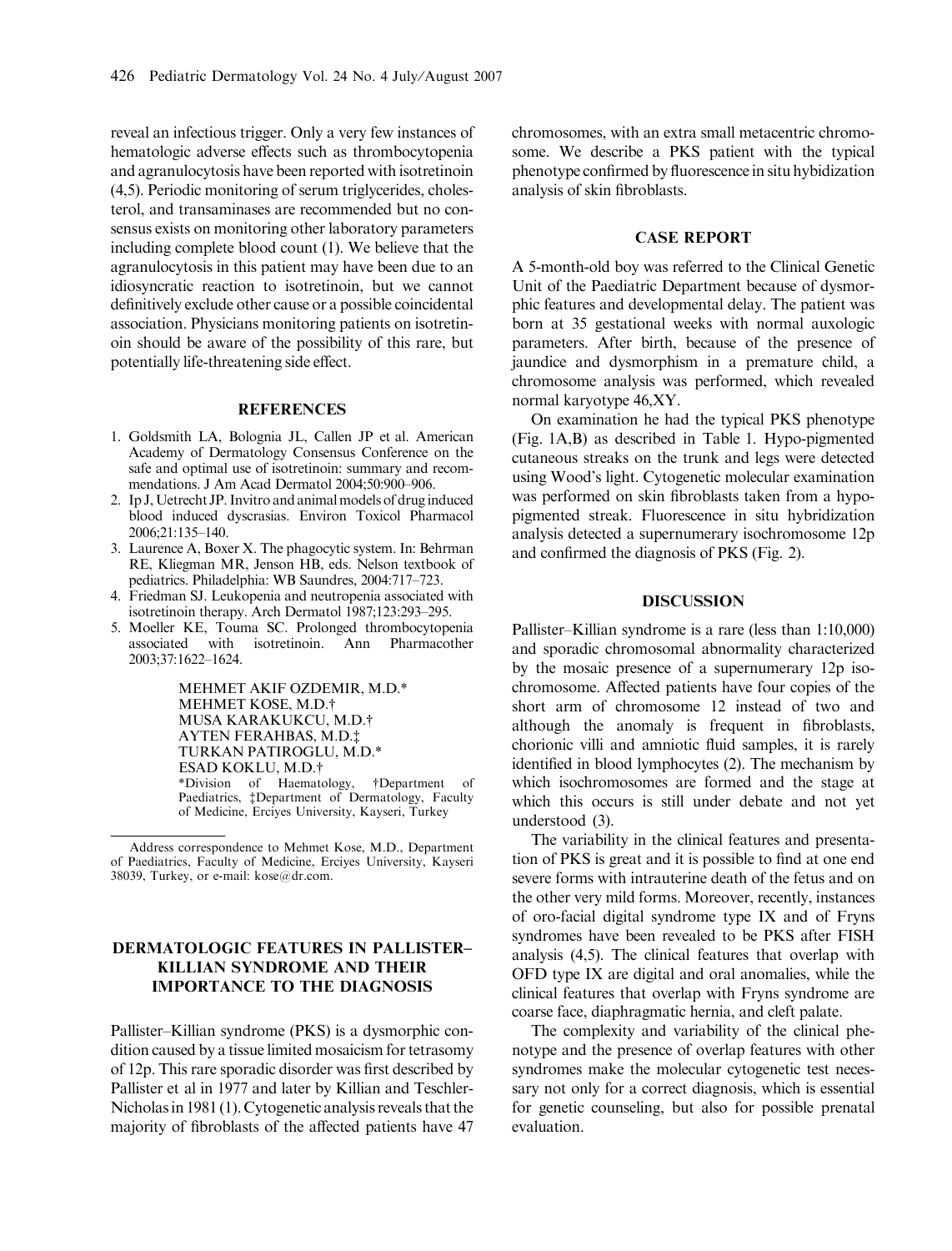

Figure 1. (A) Classical phenotype of Pallister–Killian syndrome in our patient.(B) Supernumeraryisochromosome 12p seen on FISH analysis.

TABLE 1. Cutaneous and Morphologic Features of Pallister– Killian Syndrome

Streaks of hypo–hyperpigmentation (Wood's lamp) Prominent forehead Sparse anterior scalp hair Abnormally high anterior hairline Flat occiput Hypertelorism Short nose with anteverted nostrils Short neck Flat nasal bridge Long philtrum with thin upper lip Horizontal palpebral fissures

Various aspects of the phenotype of PKS will interest the dermatologist, such as the facies characterized by an high forehead with sparse anterior scalp hair, abnormally high anterior hairline, sparse eyelashes and hypo-pigmented skin patches, which may be visible only under Wood's lamp. Hypo-pigmented patches distributed along the Blashko lines are present in about 40% of the patients with PKS and in these sites the rate of fibroblasts owing to the supernumerary 12p is higher (4). Therefore in patients with dysmorphic features a complete dermatologic evaluation for evidence of pigmentation disorders must be performed.

In conclusion, a dermatologic examination of the skin by Wood's lamp is advisable when a suggestive phenotype of PKS is present. Indeed, FISH analysis carried out on skin fibroblasts from hypo-pigmented regions can confirm the diagnosis.

### **REFERENCES**

- 1. Genevieve D, Cormier-Daire V, Sanlaville D et al. Mild phenotype in a 15-year-old boy with Pallister–Killian syndrome. Am J Med Genet 2003;116A:90–93.
- 2. Morichon-Delvallez N. Tetrasomie 12p ou syndrome de Pallister–Killian. Encyclopédie Orphanet. Avril 2002. Available at: http://www.orpha.net/data/pathol/FR/fr-12p.pdf.
- 3. PKS. Pallister–Killian syndrome. OMIM database #601803. Available at: http://www.ncbi.nlm.nih.gov/entrez/ dispomim.cgi?id  $= 601803$ .
- 4. Genevieve D, Sznajer Y, Raoul M et al. Clinical overlap of OFD type IX with Pallister–Killian syndrome (tetrasomy 12p). Am J Med Genet 2003;122A:180–182.
- 5. FRNS. Fryns syndrome. OMIM database #229850. Available at: http://www.ncbi.nlm.nih.gov/entrez/dispomim.cgi?id  $= 229850$ .

E GUARESCHI, M.D.\* L GARAVELLI, M.D.,† S PEDORI, M.D.† V DI LERNIA, M.D.,\* L GRENZI, M.D.\* F FRANCHI, M.D., MMARINELLI, M.D. GF CROCI, M.D., $\ddagger$  E PEDRETTI, M.D.§ SERGIO AMARRI, M.D.† G BANCHINI, M.D.<sup>+</sup> GIUSEPPE ALBERTINI, M.D.\*